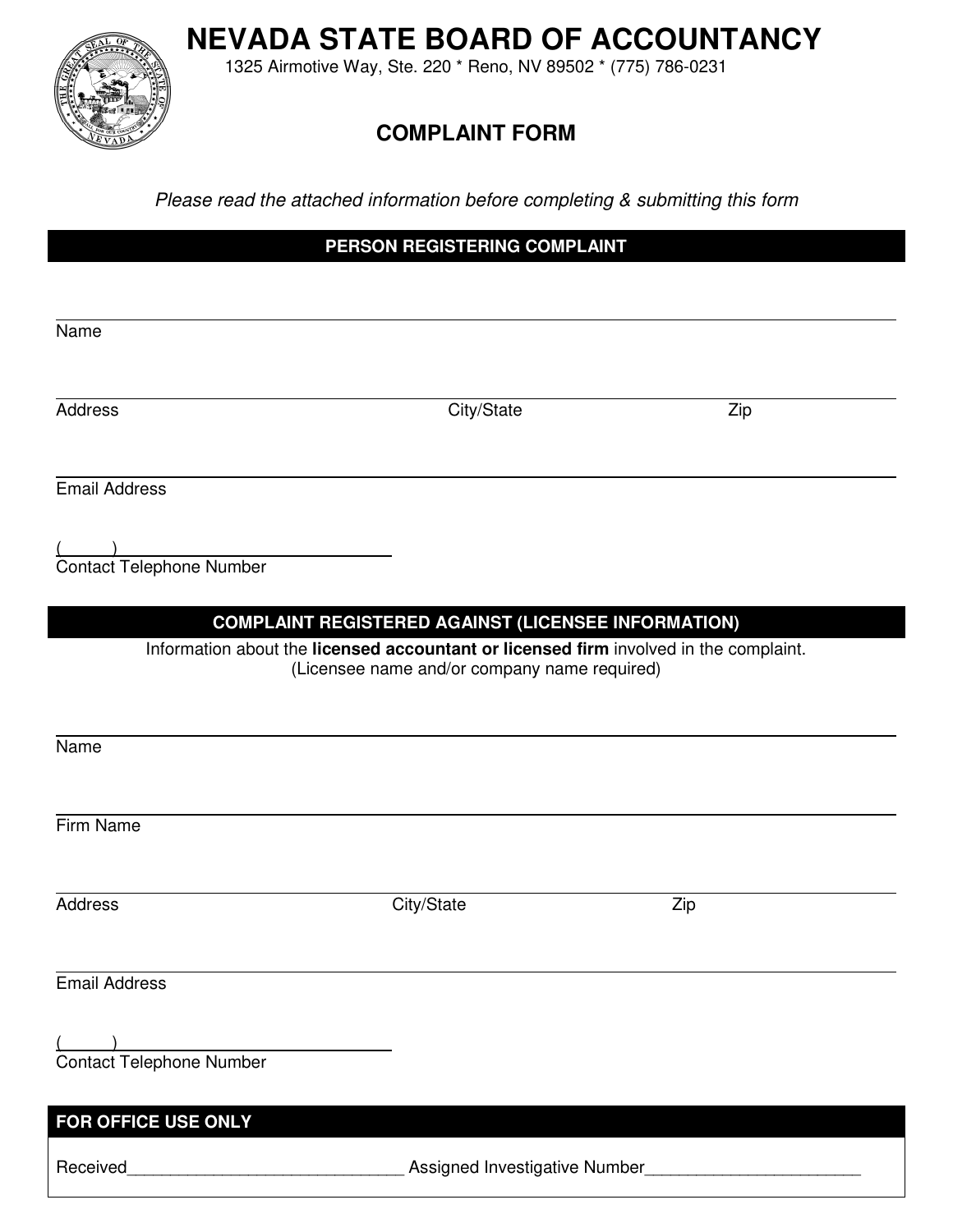### **DETAILS OF COMPLAINT**

1. Please state the details of your complaint about the licensee, including the reason for the complaint, when the problem first occurred, how you selected the licensee, and the facts of your complaint including relevant dates. You may attach separate sheets to continue your description

2. Please describe the documentation you have in support of your complaint (such as an engagement letter, tax forms, tax notices, audit reports, financial statements, CPA letterhead stationery, and correspondence, including email). A completed complaint form, accompanied by copies of these documents and any others you believe may pertain to your case, should be submitted by mail, fax, email or in person to the Nevada State Board of Accountancy office. Use additional sheets to describe the documents if needed.

3. Please state how you believe the CPA violated the professional standards or Nevada Rules and Regulations.

4. What have you done to resolve your complaint so far?

 $\overline{a}$ 

 $\overline{a}$ 

 $\overline{\phantom{a}}$ 

 $\overline{a}$ 

 $\overline{a}$ 

 $\overline{a}$ 

 $\overline{a}$ 

 $\overline{a}$ 

 $\overline{a}$ 

 $\overline{a}$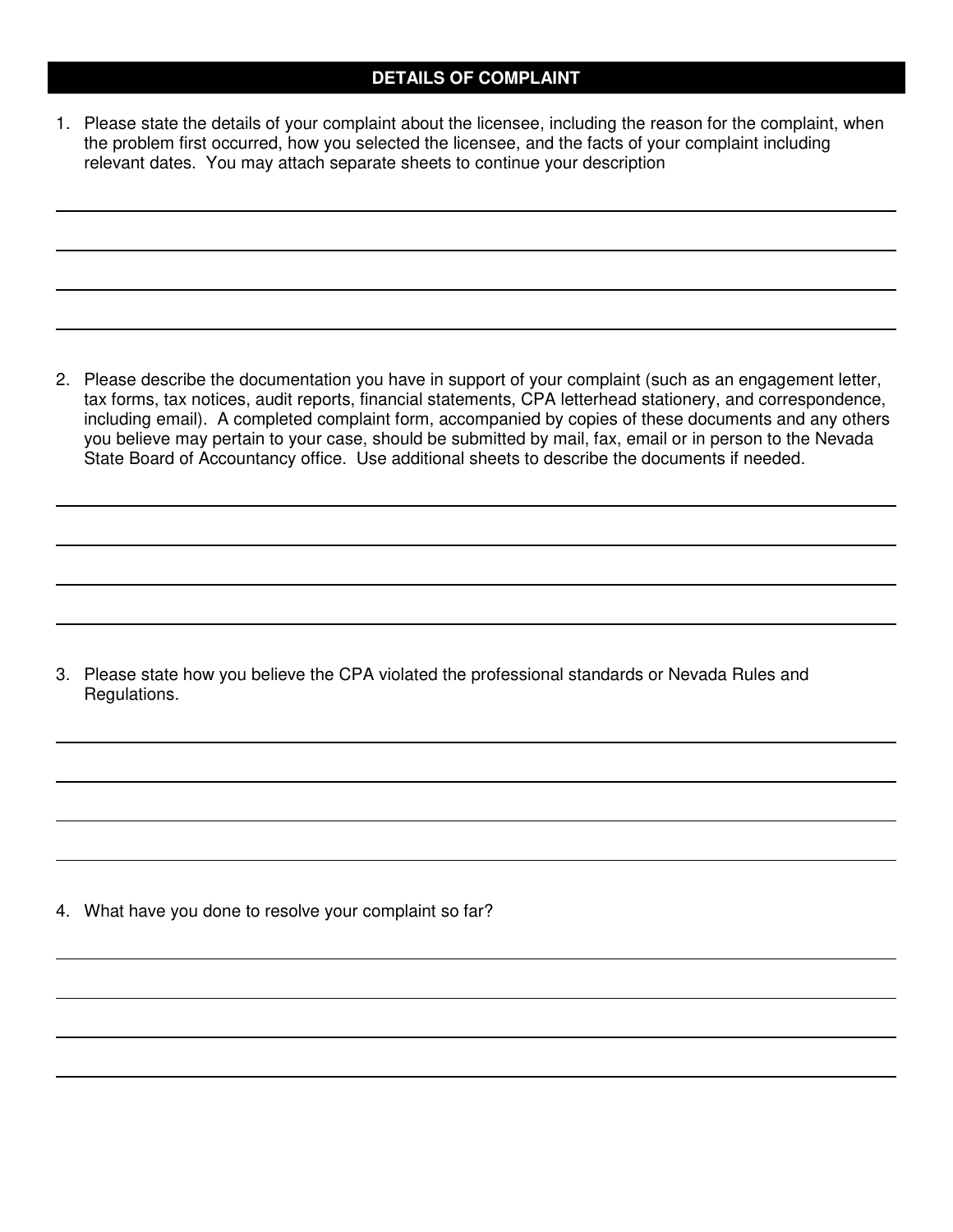|                                                                                | 5. Have you advised the licensee of your complaint?<br>If no, please explain:                                                                                                                                                                                | <b>YES</b> | NO <sub>2</sub>   |
|--------------------------------------------------------------------------------|--------------------------------------------------------------------------------------------------------------------------------------------------------------------------------------------------------------------------------------------------------------|------------|-------------------|
|                                                                                |                                                                                                                                                                                                                                                              |            |                   |
|                                                                                |                                                                                                                                                                                                                                                              |            |                   |
| 6. What do you believe would be a fair settlement or result of your complaint? |                                                                                                                                                                                                                                                              |            |                   |
|                                                                                |                                                                                                                                                                                                                                                              |            |                   |
|                                                                                |                                                                                                                                                                                                                                                              |            |                   |
|                                                                                | 7. Was there a written agreement or engagement letter between yourself and the licensee                                                                                                                                                                      |            |                   |
|                                                                                |                                                                                                                                                                                                                                                              | <b>YES</b> | NO <sub>cco</sub> |
|                                                                                | 8. Have you contacted an attorney regarding your complaint?                                                                                                                                                                                                  |            | NO                |
|                                                                                | 9. Have you filed a claim in any court regarding this complaint                                                                                                                                                                                              | <b>YES</b> | NO <sub>cco</sub> |
|                                                                                | If Yes, please provide the name of your attorney and any details relating to the complaint filed within the court<br>system. Please Note: The Board will most likely hold the complaint matter pending the outcome of the court's<br>decision in the matter. |            |                   |

I acknowledge that I have reviewed the complaint instructions and checklist and understand the Board's Jurisdiction and complaint process in the handling of investigative matters. This includes the understanding that the Board does not have jurisdiction over fee dispute matters and is not able to investigate matters concerning the fees charged by a licensee.

 $\overline{a}$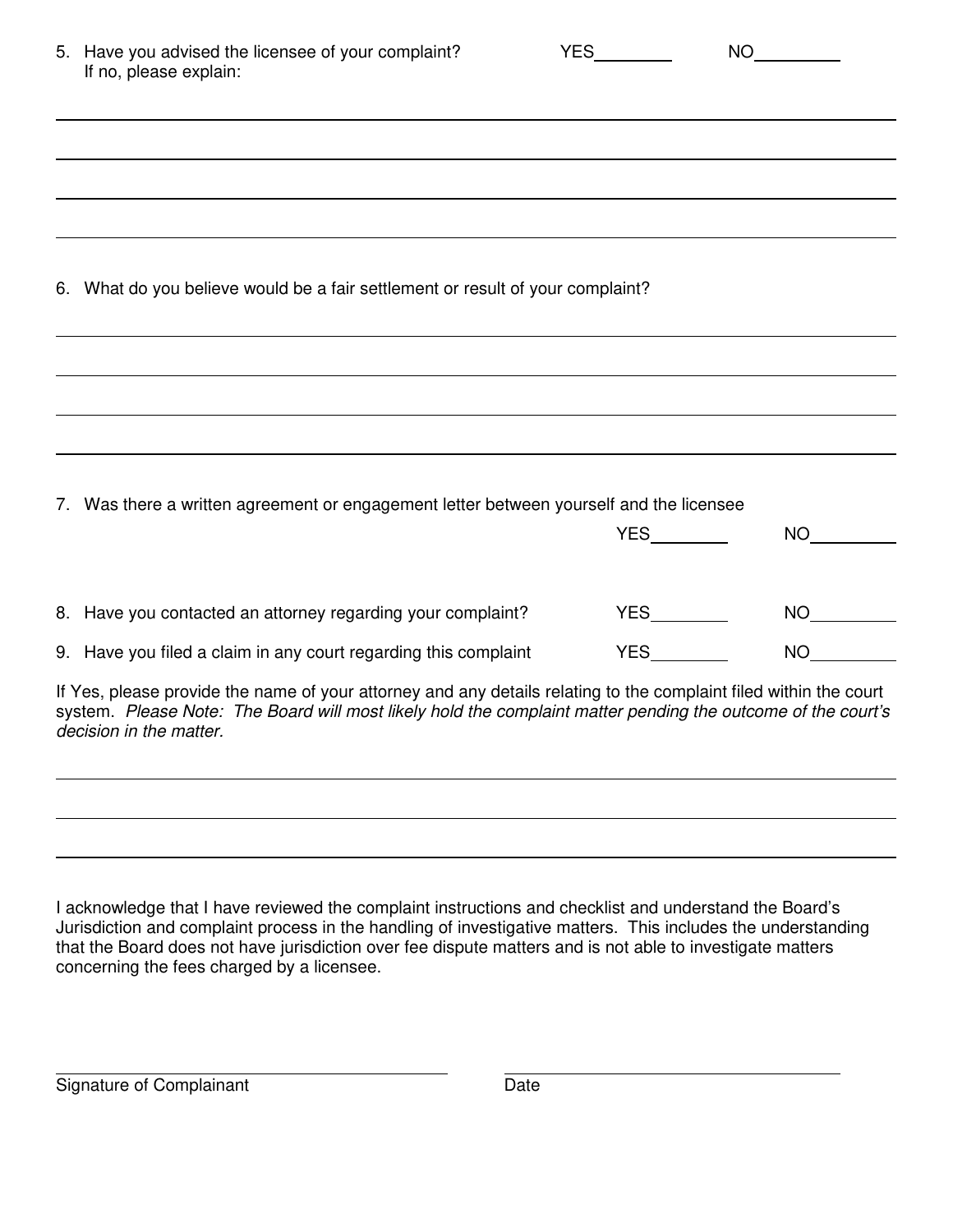**NEVADA STATE BOARD OF ACCOUNTANCY**



1325 Airmotive Way, Ste. 220 \* Reno, NV 89502 \* (775) 786-0231

# **INSTRUCTIONS FOR FILING A COMPLAINT**

*Against a Licensed Certified Public Accountant or Licensed CPA Firm* 

# **RESOLVING CONCERNS OR PROBLEMS:**

The majority of Certified Public Accountants (CPAs) are interested in maintaining goodwill and want to resolve any disputes you may have. Common misunderstandings relating to the scope of services, the quality of professional services, or the timeliness of those services very often can be resolved by direct and open communication. If you are unable to attain satisfaction from the licensed CPA, and it involves a matter over which the Board has jurisdiction, you may file a complaint by completing the complaint form.

# **UNDERSTANDING THE BOARD'S AUTHORITY REGARDING COMPLAINTS:**

## **NEVADA LAWS**

The specific Nevada statutes and regulations related to the practice of public accounting are contained in Nevada Revised Statutes and the Nevada Administrative Code Chapters 628. The Board also references the AICPA Code of Professional Conduct in NRS 628.500.

These laws define the Board's authority. The Board cannot act as your lawyer, provide legal advice or legal services, advise you of your rights in a given situation. Please note you are not required to hire an attorney in order to file a complaint with the Board.

The Board's authority when a violation of the Accountancy statutes or regulations has occurred is limited to disciplining or recommending discipline if probable cause warrants such action. Nevada law prohibits the Board from representing private citizens in a court of law or collecting money on their behalf. The filing of a complaint with the Board does not prohibit you from concurrently filing a civil action. However, the Board may hold the complaint matter pending the court decision before issuing any decision related to the matter.

# **BOARD POSITION**

It should be noted that filing a complaint for investigation and processing does not mean that this office, the Board, or the Board's Legal Counsel has adopted your point of view, and we are not your advocate. We have not agreed to seek discipline against the licensee merely because your complaint has been opened for investigation.

The Board does not represent either your interests or those of the Licensee in the processing of this complaint. The Board represents only the interests of the State of Nevada, which may differ from the interests of particular complainants or licensees on a case by case basis.

### **FEES MATTERS**

The Board does not seek damages on behalf of complainants and cannot recover fees paid to the licensee on your behalf. The Board does not have authority to regulate fees charged by its licensees. Therefore, the Board cannot decide whether an accountant's fee for services is/was reasonable. In addition, the Board does not have jurisdiction to investigate matters concerning fee dispute issues.

# **CONFIDENTIAL INVESTIGATIVE FILES**

The Board's investigation is considered confidential as well as all the documents you submit to the Board. Because the Board's investigation is confidential, we are not able to provide information to you regarding the status of the investigation and/or information received from the licensee in response to the complaint that has been filed.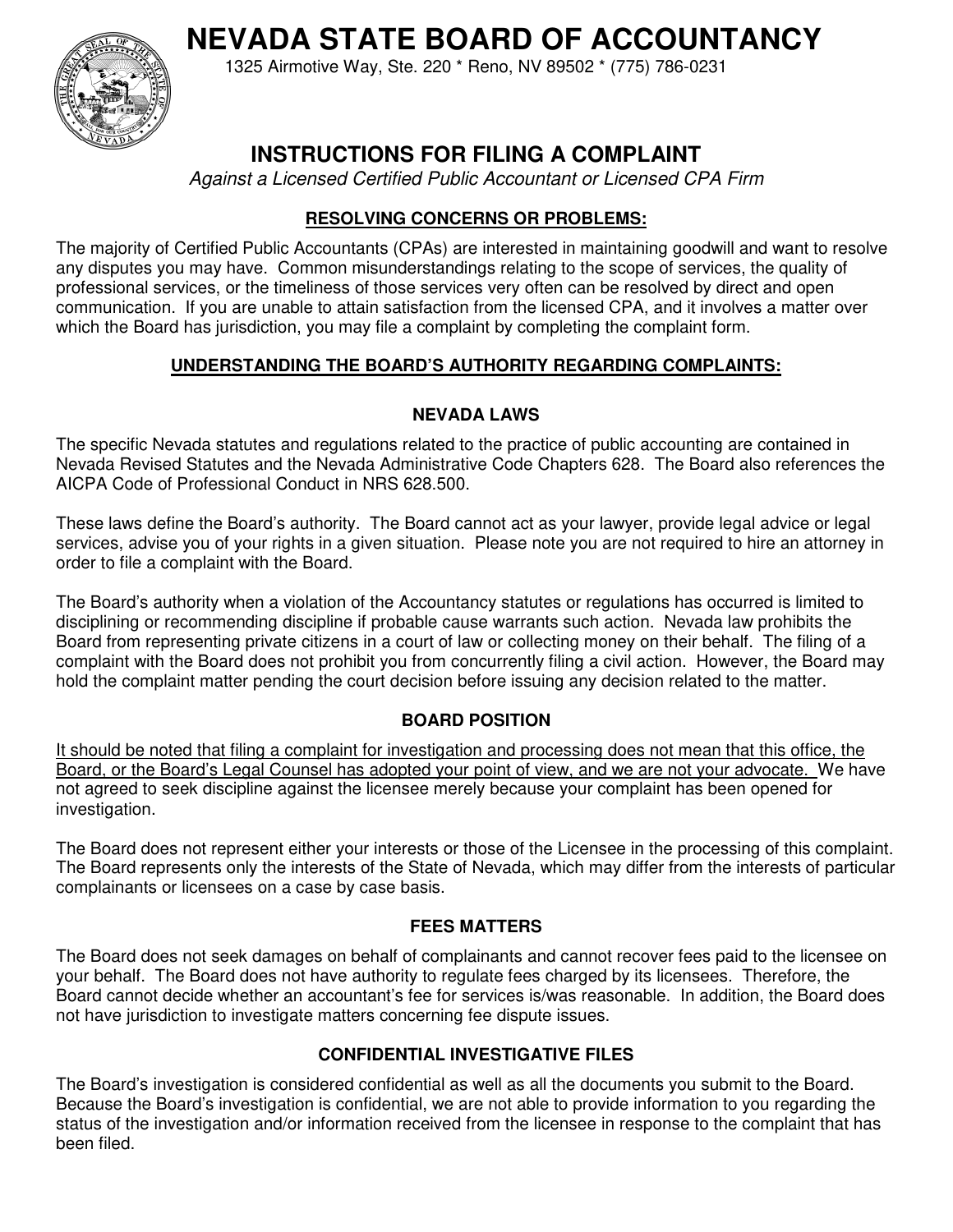#### **HOW THE BOARD HANDLES YOUR COMPLAINT:**

Every complaint received by the Board is handled by the Board's professional staff. The Board investigates complaints based on substantial and tangible facts relating to specific violations of the Board's laws. The Board will not initiate its investigation or contact the licensee based on a telephone conversation. All complaints must be in writing and include the complaint form, summary of allegations and any other documentation to substantiate the claims against the licensee.

Once a complaint has been received it will be reviewed to identify if the Board has jurisdiction over the matter and if probable cause exits to open an investigation. If probable cause exits, a copy of the complaint form and supporting documentation is sent to the licensee for their response to the allegations contained in the complaint.

The Board's Enforcement Committee reviews all case files to determine if further investigation is warranted or, if there is a lack of evidence proving a statutory and/or regulatory violation has occurred, the matter will then be closed or dismissed.

Please understand that while we endeavor to resolve all complaints promptly, some matters take longer than others to resolve. In some instances, lengthy settlement negotiations are taking place, and in others, contested case proceedings, which may result in a contested hearing, are underway. In either case, it can take considerable time to investigate and resolve certain matters.

When a violation has occurred, the Board may take disciplinary action(s) against an individual or firm.

It should further be noted that we have made no determination whether there will be a hearing on this complaint. Not all complaints result in hearings. If a hearing is warranted, we will contact you to attend as a witness.

The Board will notify the complainant if further information is needed, if the case has been closed or if any disciplinary action(s) have occurred. Please keep in mind that there are no appeal rights on behalf of the Complainant to challenge the Board's decisions in the courts of this state.

### **COMPLETING & SUBMITTING YOUR COMPLAINT:**

Once you have completed the complaint form, provided a summary of the allegations and attached evidence to support your claims, you can submit the information to the following address:

> Nevada State Board of Accountancy 1325 Airmotive Way, Suite 220 Reno, NV 89502 (775) 786-0231 Phone (775) 786-0234 Fax cpa@nvaccountancy.com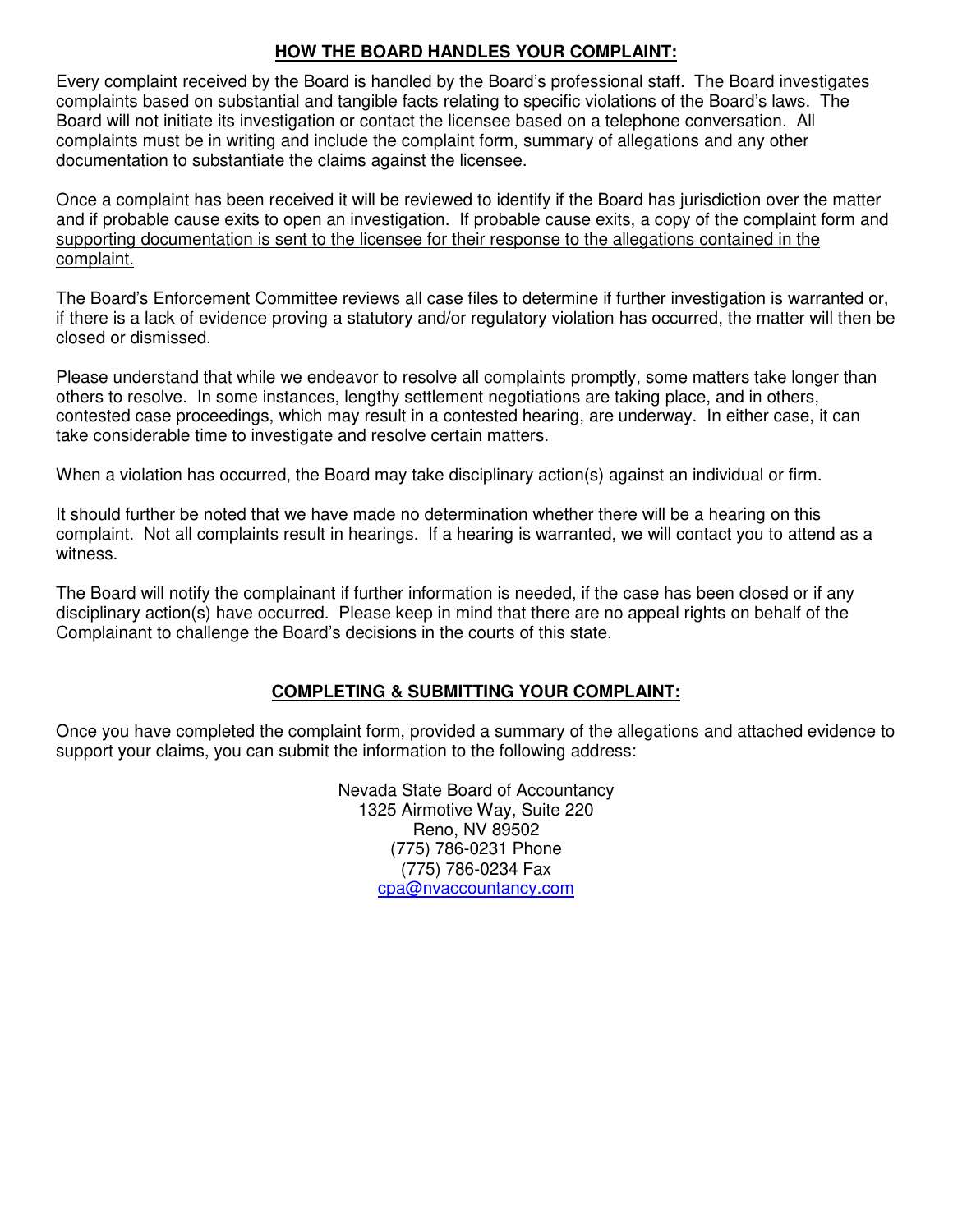**NEVADA STATE BOARD OF ACCOUNTANCY**



1325 Airmotive Way, Ste. 220 \* Reno, NV 89502 \* (775) 786-0231

# **CHECKLIST FOR FILING A COMPLAINT AGAINST A LICENSED CPA OR FIRM**

## **PLEASE COMPLETE THE CHECKLIST PRIOR TO SUBMITTING A COMPLAINT**

I have verified that this person **IS** a CPA or CPA firm and **IS** currently licensed with the NVBOA.

The action or issues with the CPA or CPA firm took place in the State of Nevada.

 I understand that the NVBOA does not have the statutory authority to investigate a fee dispute. Fee disputes are matters that may be resolved through the small claim court system.

 I have completed the Complaint Form and attached documents to substantiate the claims I am making against the CPA or CPA firm. Documents may include the Engagement Letter between myself and my CPA/CPA firm which clearly defines responsibilities, copies of documents that pertain to the case, and any and all correspondence between myself and the CPA/CPA firm.

 I have attempted to communicate with my CPA/CPA firm to resolve this matter prior to filing this complaint and have documented all communications, letters, e-mails, phone calls, etc.

 I understand that in the course of due process, the NVBOA will send a copy of the complaint form and all supporting documentation to the accused to use in the preparation of his/her response to the NVBOA regarding all allegations made.

 I understand the NVBOA strongly endorses the prompt, fair, and equitable use of mediation in the enforcement process and therefore recommends mediation as the first step in resolving conflicts with the assistance of a neutral facilitator, when applicable. I also understand that the cost of mediation must be borne by the participants.

 I understand that complaints that do not contain specific allegations cannot be processed by the NVBOA.

 I understand that causes for complaints may include technical errors, retention of client records, failure to provide due professional care, and illegal or unethical conduct to name a few. I also understand that an honest mistake or disagreement on how a matter should be handled does not constitute illegal or unethical conduct.

 I understand that the NVBOA has the authority to find that no violation has occurred, to impose penalties in accordance with the laws of Nevada. The NVBOA will review the complaint to determine the most efficient and effective way to protect the public.

 I understand that anonymous complaints will be accepted and investigated by the NVBOA when there is sufficient information and supporting documentation provided to the NVBOA with probable cause to investigate.

 I understand that if I remain anonymous and sufficient evidence is not provided to the NVBOA, the NVBOA will not be able to contact me for further information and the complaint will not be investigated.